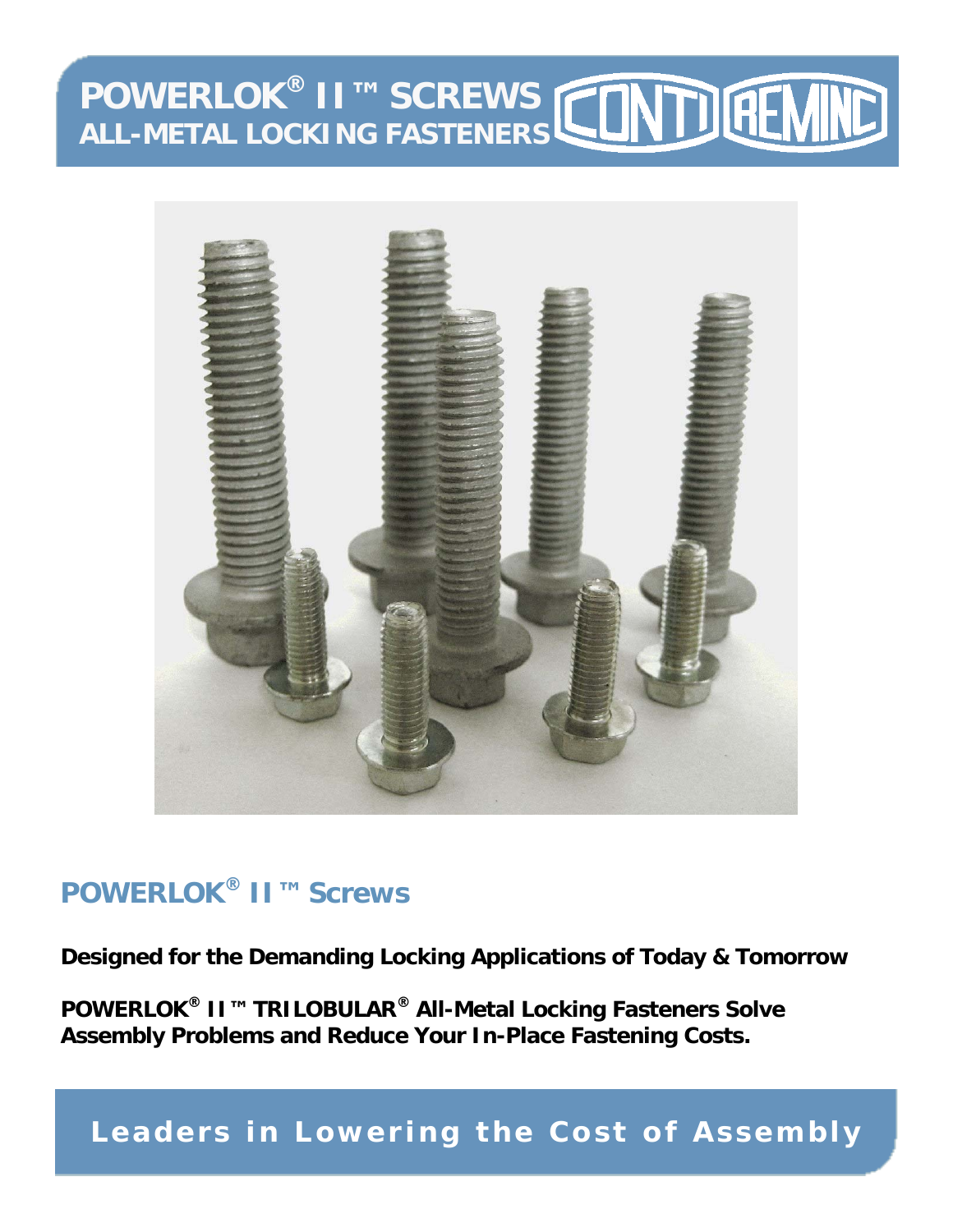## **POWERLOK® II™ SCREWS ALL-METAL LOCKING FASTENERS**





## **POWERLOK® II™ Fastener Geometry**

### **Thread Profile:**

The innovative Dual-Angle™ thread form provides "live-action" locking.

The deflection of the thread tip creates classic "stored energy" locking.

Interferes in the root of the nut thread. Locking is not affected by an incomplete internal thread form.

### **TRILOBULAR® Body:**

Capitalizes on elastic memory of nut member.

Further prevents vibrational loosening by providing additional locking action.



**Spring action of the Dual-Angle™ Thread Profile** 

Reduces friction during installation.

### **POWERLOK® II™ Fastener Advantages**

- No need for patches, adhesives or assembly line applied locking compounds.
- Locking action is over the entire length of the screw thread.
- Locking action is not affected by temperature.
- No adhesive curing time—instantaneous locking action.
- No need for under head locking elements.
- No need for costly lock washers.
- Works with all finishes.
- Easily hand started.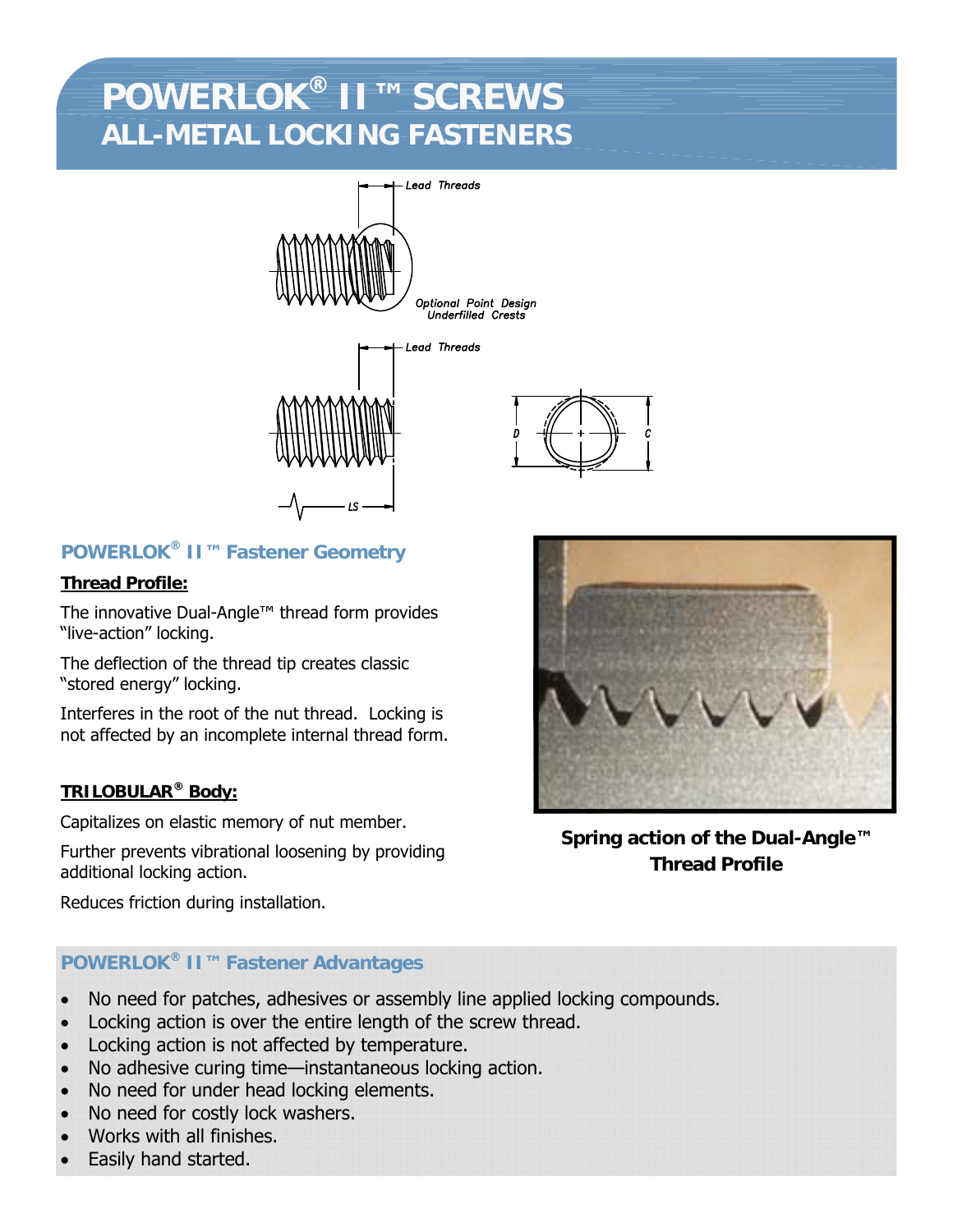## **POWERLOK® II™ SCREWS ALL-METAL LOCKING FASTENERS**



| <b>Screw</b> | <b>LIMITS</b> | <b>Screw Body</b> |        |
|--------------|---------------|-------------------|--------|
| <b>Size</b>  |               | С                 | D      |
| $4 - 40$     | MAX           | 0.1170            | 0.1145 |
|              | <b>MIN</b>    | 0.1120            | 0.1095 |
| $5 - 40$     | <b>MAX</b>    | 0.1310            | 0.1285 |
|              | MIN           | 0.1250            | 0.1225 |
| $6 - 32$     | MAX           | 0.1470            | 0.1439 |
|              | MIN           | 0.1410            | 0.1379 |
| 8-32         | MAX           | 0.1725            | 0.1694 |
|              | MIN           | 0.1665            | 0.1634 |
| 10-24        | MAX           | 0.2050            | 0.2008 |
|              | MIN           | 0.1980            | 0.1938 |
| 10-32        | MAX           | 0.1995            | 0.1964 |
|              | <b>MIN</b>    | 0.1925            | 0.1894 |
| 12-24        | MAX           | 0.2310            | 0.2268 |
|              | MIN           | 0.2240            | 0.2198 |
| $1/4 - 20$   | MAX           | 0.2695            | 0.2645 |
|              | <b>MIN</b>    | 0.2615            | 0.2565 |
| $1/4 - 28$   | MAX           | 0.2625            | 0.2589 |
|              | MIN           | 0.2545            | 0.2509 |
| $5/16 - 18$  | MAX           | 0.3315            | 0.3259 |
|              | MIN           | 0.3235            | 0.3179 |
| $3/8 - 16$   | MAX           | 0.3945            | 0.3883 |
|              | MIN           | 0.3865            | 0.3803 |
| $7/16 - 14$  | <b>MAX</b>    | 0.4595            | 0.4524 |
|              | <b>MIN</b>    | 0.4515            | 0.4444 |
| $1/2 - 13$   | MAX           | 0.5235            | 0.5158 |
|              | MIN           | 0.5155            | 0.5078 |

| Length Tolerance - Inch - Per ANSI B18.6.3 |                           |                            |  |
|--------------------------------------------|---------------------------|----------------------------|--|
| <b>Nominal</b>                             | <b>Nominal Screw Size</b> |                            |  |
| <b>Screw Length</b>                        | #4 - #12                  | $1/4" - 1/2"$              |  |
|                                            |                           | <b>Tolerance On Length</b> |  |
| To 1/2" Inclusive                          | $+0, -.020$               | $+0, -.030$                |  |
| Over 1/2" to 1" Inclusive                  | $+0, -.030$               | $+0, -.030$                |  |
| Over 1" to 2" Inclusive                    | $+0, -.060$               | $+0, -.060$                |  |
| Over 2"                                    | $+0, -.090$               | $+0, -.090$                |  |

| <b>Metric Series</b>        |               |       |                        |
|-----------------------------|---------------|-------|------------------------|
| <b>Screw</b><br><b>Size</b> | <b>LIMITS</b> | С     | <b>Screw Body</b><br>D |
| M2.0 x 0.40                 | <b>MAX</b>    | 2.15  | 2.11                   |
|                             | <b>MIN</b>    | 2.05  | 2.01                   |
| M2.5 x 0.45                 | <b>MAX</b>    | 2.66  | 2.62                   |
|                             | <b>MIN</b>    | 2.56  | 2.52                   |
| M3.0 x 0.50                 | <b>MAX</b>    | 3.18  | 3.13                   |
|                             | MIN           | 3.08  | 3.03                   |
|                             | <b>MAX</b>    | 3.69  | 3.63                   |
| M3.5 x 0.60                 | MIN           | 3.59  | 3.53                   |
| M4.0 x 0.70                 | MAX           | 4.22  | 4.15                   |
|                             | MIN           | 4.10  | 4.03                   |
| M5.0 x 0.80                 | <b>MAX</b>    | 5.26  | 5.18                   |
|                             | <b>MIN</b>    | 5.13  | 5.05                   |
| M6.0 x 1.00                 | MAX           | 6.30  | 6.20                   |
|                             | MIN           | 6.15  | 6.05                   |
| M8.0 x 1.25                 | <b>MAX</b>    | 8.35  | 8.23                   |
|                             | MIN           | 8.20  | 8.08                   |
| M10.0 x 1.50                | MAX           | 10.40 | 10.25                  |
|                             | <b>MIN</b>    | 10.25 | 10.10                  |
| M12.0 x 1.75                | <b>MAX</b>    | 12.45 | 12.28                  |
|                             | <b>MIN</b>    | 12.30 | 12.13                  |
| M14.0 x 2.00                | <b>MAX</b>    | 14.50 | 14.30                  |
|                             | MIN           | 14.35 | 14.15                  |
| M16.0 x 2.00                | <b>MAX</b>    | 16.55 | 16.35                  |
|                             | MIN           | 16.40 | 16.20                  |

| Length Tolerance - Metric - Per ANSI B18.6.7M |                            |  |
|-----------------------------------------------|----------------------------|--|
|                                               | <b>Tolerance on Length</b> |  |
| <b>Nominal Screw Length</b>                   | mm                         |  |
| To 3mm included                               | ± 0.2                      |  |
| Over 3 to 10mm                                | ± 0.3                      |  |
| Over 10 to 16mm                               | ± 0.4                      |  |
| Over 16 to 50mm                               | ± 0.5                      |  |
| Over 50mm                                     | ±1.0                       |  |